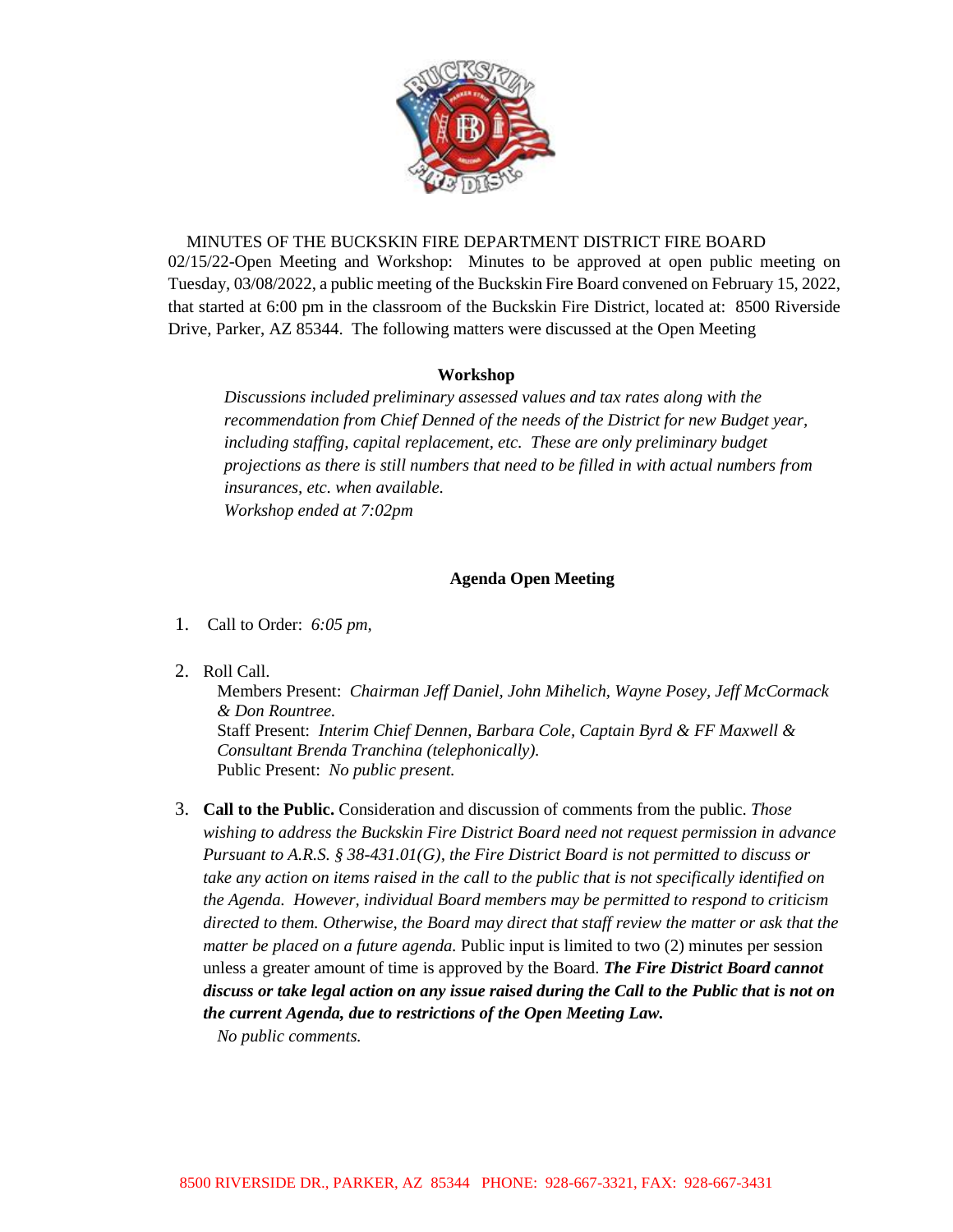

## *Decision was made to go to item #9 and #10, regarding Executive Session 1st which opened at 6:07.*

4. (Action Item): Approval of Minutes submitted for the Open Meeting held on January 11, 2022.

*. Motion made by Wayne Posey for the approval of Minutes for the meeting of 01/11/2022 as written, along with a second from Don Rountree. There were no comments or questions prior to voting*. *Ayes: Daniel, Rountree, Posey, Mihelich, & McCormack. Nays: Absent: Abstain: Chairman Daniel: Motion passed by a unanimous vote on agenda item #4.*

5. (Action Item): Discussion and Possible Action: Acceptance of monthly expense report  $12/01/21 - 12/31/21$ . All transactions approved by the Fire Chief; documentation for these expenses were reviewed and authorized by a minimum of two Fire Board Members whose signatures are on the warrants issued to vendor(s), as per Buckskin Fire District policy and procedures.

*A motion made by Don Rountree to approve the financial and expense reports for 12/01/2021 – 12/31/2021, along with a second from from John Mihelich. There were no comments or questions prior to voting*. *Ayes: Daniel, Rountree, Posey, Mihelich, & McCormack. Nays: Absent: Abstain: Chairman Daniel: Motion passed by a unanimous vote on agenda item #5.*

6. (Action Item): Discussion and Possible Action: Acceptance of monthly expense report 01/01/22 – 01/31/221. All transactions approved by Administrative Fire Chief; documentation for these expenses were reviewed and authorized by a minimum of two Fire Board Members whose signatures are on the warrants issued to vendor(s), as per Buckskin Fire District policy and procedures.

*A motion made by Don Rountree to approve the financial and expense reports for 01/01/2022 – 01/31/2022, along with a second from John Mihelich. There were no comments or questions prior to voting*. *Ayes: Daniel, Rountree, Posey, Mihelich, & McCormack. Nays: Absent: Abstain: Chairman Daniel: Motion passed by a unanimous vote on agenda item #6.*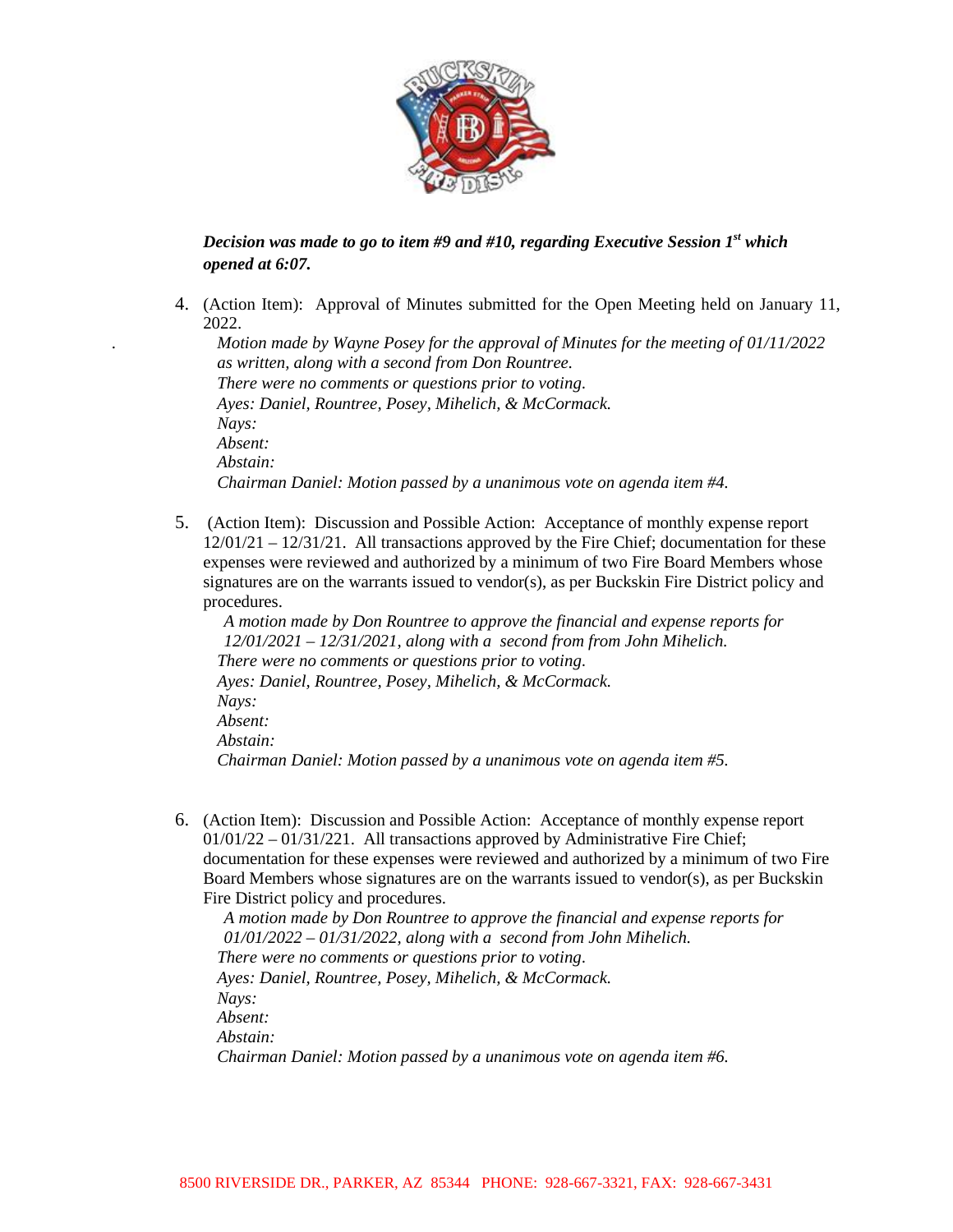

7. (Discussion and Possible Action Item): Discussion and Possible action to approve the new legal counsel for the Pension Board, according to the modified statutes that were effective January 1, 2022.

*Discussions were regarding the copies of the CV's and fee schedule that were given to the Board members from a list of attorneys that had been recommended by current BFD attorney William Whittington. A motion was made by Wayne Posey to approve the attorney Pamela Treadwell-Rubin with the law firm of Goering, Roberts, Rubin, Brogna, Enos & Treadwell-Rubin, PC., to represent the BFD Pension Board, along with a second from Jeff McCormack. There were no comments or questions prior to voting. Ayes: Daniel, Rountree, Posey, Mihelich, McCormack Nays: Absent: Abstain:*

*Chairman Daniel: Motion passed by a unanimous vote on agenda item #7.*

8. (Discussion and Possible Action Item): Discussion and Possible action to approve donated equipment with a value over \$1,000. *Chief Dennen discussed the equipment that was donated*  was a confined space winch with a 450lb winch weight capacity with a value new of *approximately \$3,300. A motion was made by Wayne Posey for the approval of the donated equipment, along with a second from John Mihelich.*

*There were no comments or questions prior to voting*. *Ayes: Daniel, Rountree, Posey, Mihelich & McCormack. Nays: Absent: Abstain: Chairman Daniel: Motion passed by a unanimous vote on agenda item #8.*

9. (Discussion and Possible Action Item): Possible motion to go into Executive Session pursuant A.R.S. §38-431.03.A.1: Regarding personnel matters: Fire Chief consideration of employment.

A m*otion was made by Don Rountree to convene into Executive session regarding personnel matters, Fire Chief consideration of employment, along with a second from John Mihelich. There were no comments or questions prior to voting.*

*Ayes: Daniel, Rountree, Posey, Mihelich & McCormack. Nays: Absent: Abstain: Chairman Daniel: Motion passed by a unanimous vote on agenda item #9.*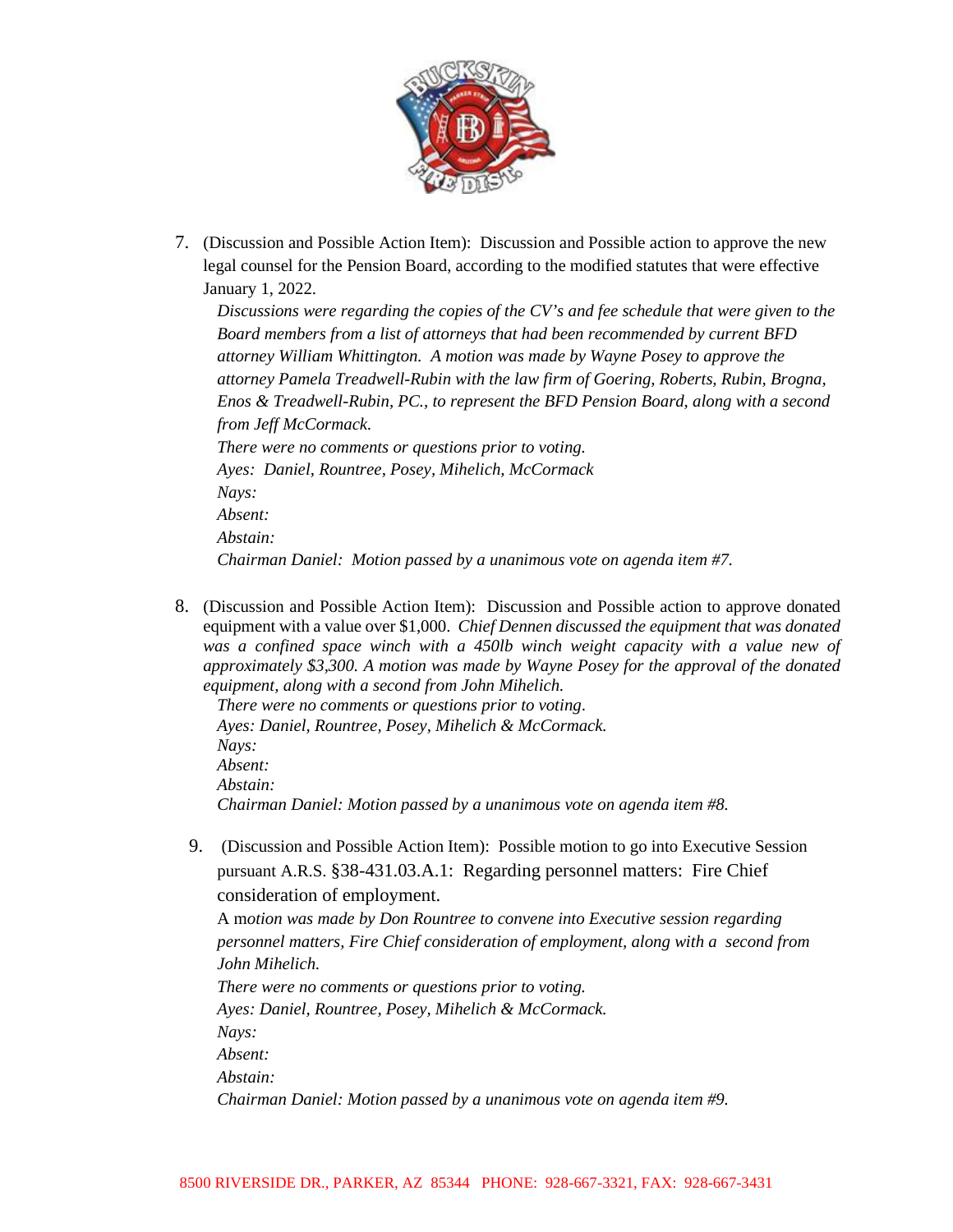

*Executive Session ended at 6:50pm* 

*Open Meeting started at 6:51pm.*

10. (Discussion and Possible Action Item): Discussion and Possible regarding hiring of new Fire Chief.

Chairman Daniel Stated that no Decisions had been made in Executive Session. *A motion was made by Wayne Posey to direct the consultant, Brenda Tranchina, to move* 

*forward with an offer of a contract to Brian McMahan for the Fire Chief position and to stay within the salary parameters that the Board had stated for the salary & benefit package, along with a second from Don Rountree. There were no comments or questions prior to voting. Ayes: Daniel, Rountree, Posey, Mihelich & McCormack. Nays: Absent: Abstain: Chairman Daniel: Motion passed by a unanimous vote on agenda item #10.* 

- 11. (Report) Chairman's Report: Jeff Daniel. *No Report given.*
- 12. Fire Chief's Report: *See Attached Reports*.
	- A. Summary of Incident Report/Activity Log
	- B. Monthly Activities
	- C. Upcoming Activities and Events
- 13. Ask Board Members for *items to be considered for inclusion on next agenda. Budget updates*
- 14. **Schedule next Regular Session or Workshop**. *Tuesday, March 08, 2022. Regular Board Meeting*
- 15. Adjourn of Regular Board Meeting: *7:30 pm.*